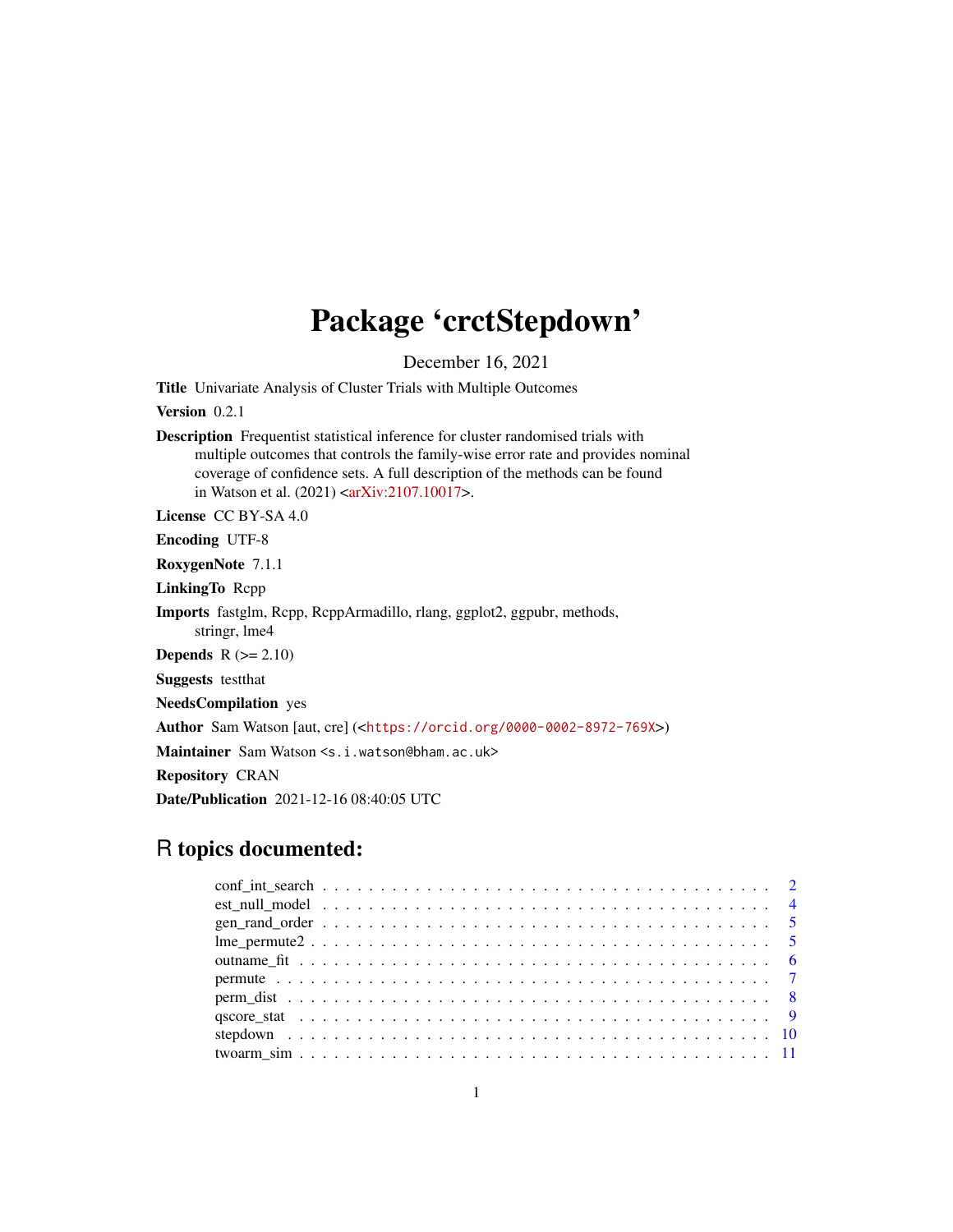#### <span id="page-1-0"></span>**Index** [13](#page-12-0)

conf\_int\_search *Randomisation test confidence interval limit search*

# Description

A multi-variate Robbins-Monroe search process to estimate the upper of lower limits for a confidence set for parameters from a list of fitted model objects.

# Usage

```
conf_int_search(
 fitlist,
  data,
  actual_tr,
  start,
 nsteps = 1000,
  alpha = 0.05,
 plots = TRUE,
  cl\_var = "cl",rand_func = NULL,
  verbose = TRUE,
  type = "rw")
```

| fitlist              | A list of p fitted mer class model objects                                                                                                                                                                                                                                                                                                                                                                                                                          |
|----------------------|---------------------------------------------------------------------------------------------------------------------------------------------------------------------------------------------------------------------------------------------------------------------------------------------------------------------------------------------------------------------------------------------------------------------------------------------------------------------|
| data                 | A data frame used to fit the models in fitlist                                                                                                                                                                                                                                                                                                                                                                                                                      |
| actual_tr            | A vector of length p with the original point estimates of the treatment effects                                                                                                                                                                                                                                                                                                                                                                                     |
| start                | A vector of length p with a set of starting values for the search. The uncorrected<br>confidence set limits (tr_eff +/- $2*SE$ ) usually provide a good starting point.                                                                                                                                                                                                                                                                                             |
| nsteps               | Number of steps for the search process.                                                                                                                                                                                                                                                                                                                                                                                                                             |
| alpha                | Numeric value. The process searches for the $100(1-2*alpha)$ confidence inter-<br>vals                                                                                                                                                                                                                                                                                                                                                                              |
| plots                | Logical value indicating whether to plot the search process. Default to TRUE                                                                                                                                                                                                                                                                                                                                                                                        |
| $c$ l $_{\rm -}$ var | String indicating the name of the column in data with the IDs of the clusters                                                                                                                                                                                                                                                                                                                                                                                       |
| rand_func            | The name of a function that re-randomises the clusters. The function should<br>produce a data frame that identifies the clusters in the treatment group under the<br>new randomisation scheme. The data frame can either have a single column with<br>name cl_var or two columns of cl_var and t identifying the cluster ID and time<br>period a cluster joins the treatment group. If NULL then clusters are randomised<br>in a 1:1 ratio to treatment and control |
| verbose              | Logical indicating whether to provide verbose output showing progress and es-<br>timates                                                                                                                                                                                                                                                                                                                                                                            |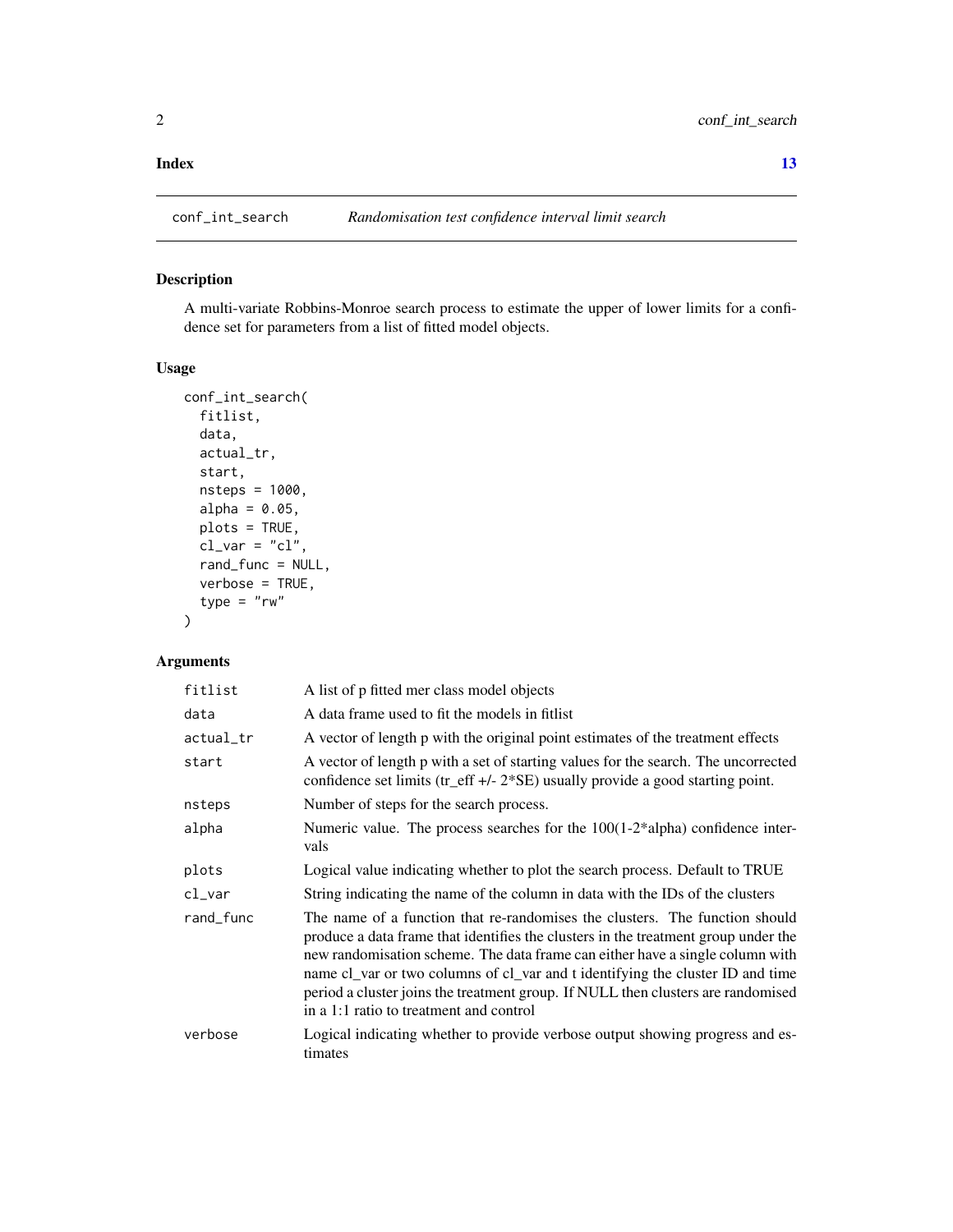type Method of correction: options are "rw" = Romano-Wolf randomisation test based stepdown, "h" = Holm standard stepdown, "b" = Bonferroni, or "none" for no correction.

#### Details

A version of the search process proposed by Garthwaite (1996) adapted for multiple limits. Given a set of estimates of the upper or lower, the process calculates the test statistics for the two-sided null hypotheses that the treatment effects equal these values, and then conducts a single iteration randomisation test of the same null hypotheses. The estimates are then updated based on whether the actual test statistic is higher or lower than the randomisation test statistic it would be compared to under the resampling stepdown approach of Romano & Wolf (2005). At the limits of the confidence set all values should be rejected in a two-sided hypothesis test with a family-wise error rate of alpha, which provides a probabilistic basis for the search process. See Watson (2021) for more details.

#### Value

A vector of length p with the estimates of the limits

#### Examples

```
out <- twoarm_sim()
data \leq out[[1]]
fit1 <- lme4::glmer(y1 \sim treat + (1|cl),
                    data=data,
                    family="poisson")
fit2 <- lme4::glmer(y2 ~ rreat + (1|cl),data=data,
                     family="poisson")
fitlist <- list(fit1,fit2)
tr_{eff} < - rep(NA, 2)for(i in 1:2){
    res <- summary(fitlist[[i]])
    tr_eff[i] <- res$coefficients["treat",'Estimate']
}
conf_int_search(fitlist,
                 data = data,actual_tr=tr_eff,
                 start=tr_eff+1,
                 nsteps=100,
                 alpha=0.025,
                 plots = FALSE,
                 cl\_var = "cl",verbose = FALSE)
```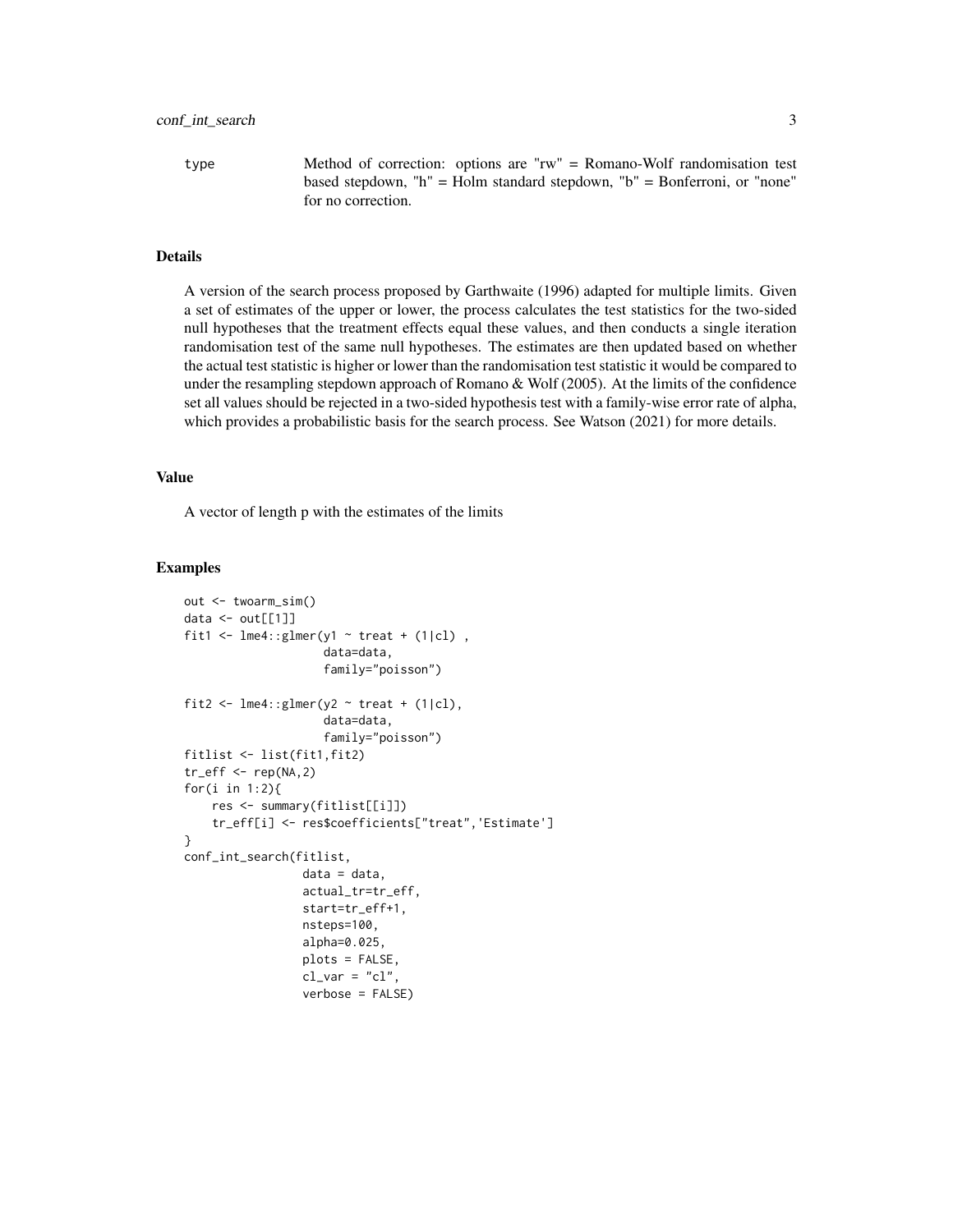Given an lme4 model object and the value of the treatment effect parameter under the null hypothesis, the function returns a glm or lm object fitted under the null model with no cluster effects. For linear models (lmer) the value of the null is subtracted from the value of the outcome for those in receipt of the treatment and an lm model is fitted with no treatment effect. For generalised linear models (glmer) the model is refitted as a glm model with the treatment effect specified as an offset.

#### Usage

```
est_null_model(fit, data, tr_var = "treat", null_par)
```
# Arguments

| fit      | An lme4 model object                                                                                                                                                           |
|----------|--------------------------------------------------------------------------------------------------------------------------------------------------------------------------------|
| data     | The data frame used to fit model fit                                                                                                                                           |
| tr_var   | A string indicating the name of the column in data that is a binary indicator for<br>whether the observation was under the treatment $(1 = t$ reatment, $0 = \text{control}$ ) |
| null_par | Numeric the value of tr_var parameter under the null hypothesis                                                                                                                |

#### Value

An lm or glm model fit under the null model

#### Examples

```
out <- twoarm_sim()
data \le out[[1]]
  fit1 <- lme4::glmer(y1 ~ ~ ~ ~ treat ~ ~ (1|cl),
data=data,
family="poisson")
fit2 <- lme4::glmer(y2 ~ ~treat + (1|cl),
                     data=data,
                     family="poisson")
fitlist <- list(fit1,fit2)
nullfitlist <- list()
for(i in 1:length(fitlist)){
  nullfitlist[[i]] <- est_null_model(fitlist[[i]],
                                      data,
                                      tr_var = "treat",
                                      null\_par = 0)}
```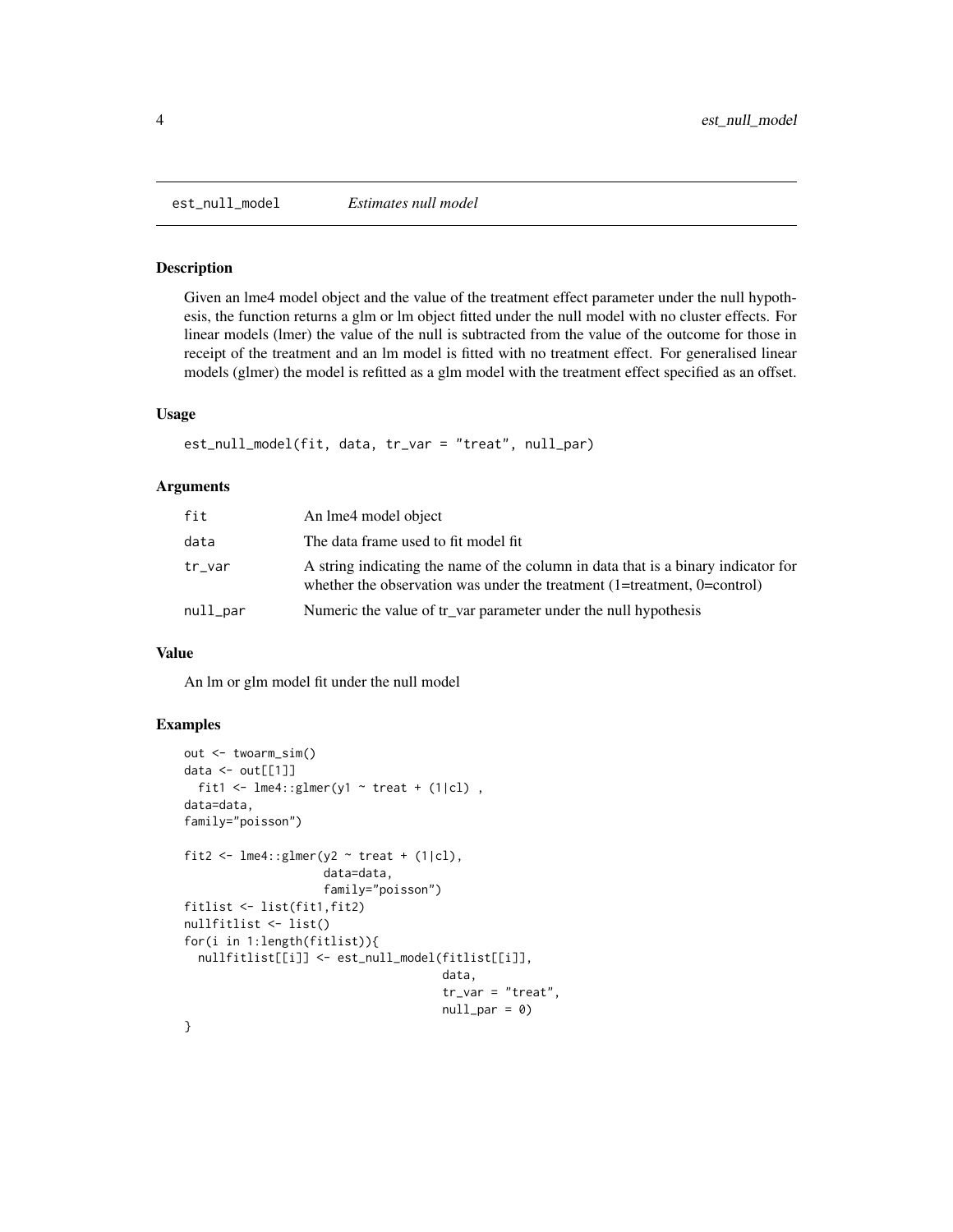<span id="page-4-0"></span>

Function to generate a stepped-wedge cRCT randomisation allocation. Assumes a baseline and endline period in which no clusters and all clusters have the intervention, respectively.

### Usage

```
gen_rand_order(nJ, nT)
```
# Arguments

| nJ | Number of clusters    |
|----|-----------------------|
| nT | Number of time points |

# Value

A data frame with columns cl and t indicating the time

| lme_permute2 | Generate a new permutation |  |
|--------------|----------------------------|--|
|--------------|----------------------------|--|

#### Description

Returns the test statistic from a specified null hypothesis and model under a single new permutation

#### Usage

```
lme_permute2(
  fitlist,
  data,
  null_par = rep(0, length(fitlist)),
  cl\_var = "cl",rand_func = NULL
)
```

| fitlist              | A list of glm model objects fitted under the null hypotheses                                                                     |
|----------------------|----------------------------------------------------------------------------------------------------------------------------------|
| data                 | A data frame containing the data used to fit the models in fitlist                                                               |
| null_par             | A vector of the same length as fitlist specifying the value(s) of the treatment<br>effect parameter(s) under the null hypotheses |
| $c$ l $_{\rm -}$ var | String specifying the name of the column identifying the clusters/cluster-time                                                   |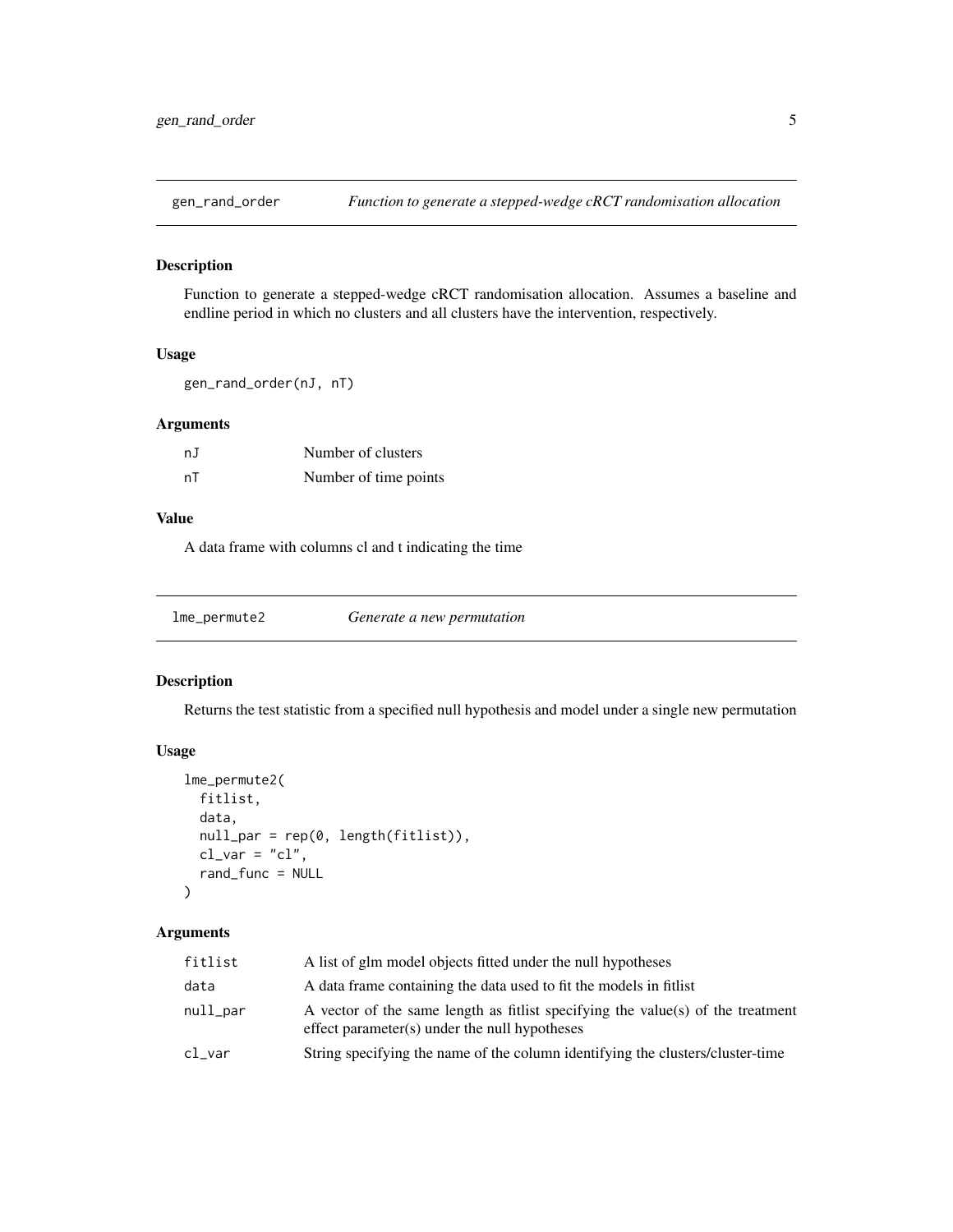<span id="page-5-0"></span>rand\_func String of the name of a function that re-randomises the clusters. The function should produce a data frame that identifies the clusters in the treatment group under the new randomisation scheme. The data frame can either have a single column with name cl\_var or two columns of cl\_var and t identifying the cluster ID and time period a cluster joins the treatment group. If NULL then clusters are randomised in a 1:1 ratio to treatment and control

#### Value

A vector of the length of fitlist with the test statistics for each model and null hypothesis

#### Examples

```
out <- twoarm_sim()
data \leq out[[1]]
 fit1 <- lme4::glmer(y1 ~ rreat + (1|cl),
data=data,
family="poisson")
fit2 <- lme4::glmer(y2 ~ ~treat + (1|cl),
                    data=data,
                    family="poisson")
fitlist <- list(fit1,fit2)
nullfitlist <- list()
for(i in 1:length(fitlist)){
 nullfitlist[[i]] <- est_null_model(fitlist[[i]],
                                      data,
                                      tr_var = "treat",
                                      null\_par = 0)}
out <- lme_permute2(nullfitlist,
               data=data,
               cl\_var = "cl")
```
outname\_fit *Extracts the dependent variable name from glm, lm, or mer model*

#### Description

Extracts the dependent variable name from glm, lm, or mer model

# Usage

outname\_fit(fit)

#### Arguments

fit A fitted model object of class glm, lm, or \*merMod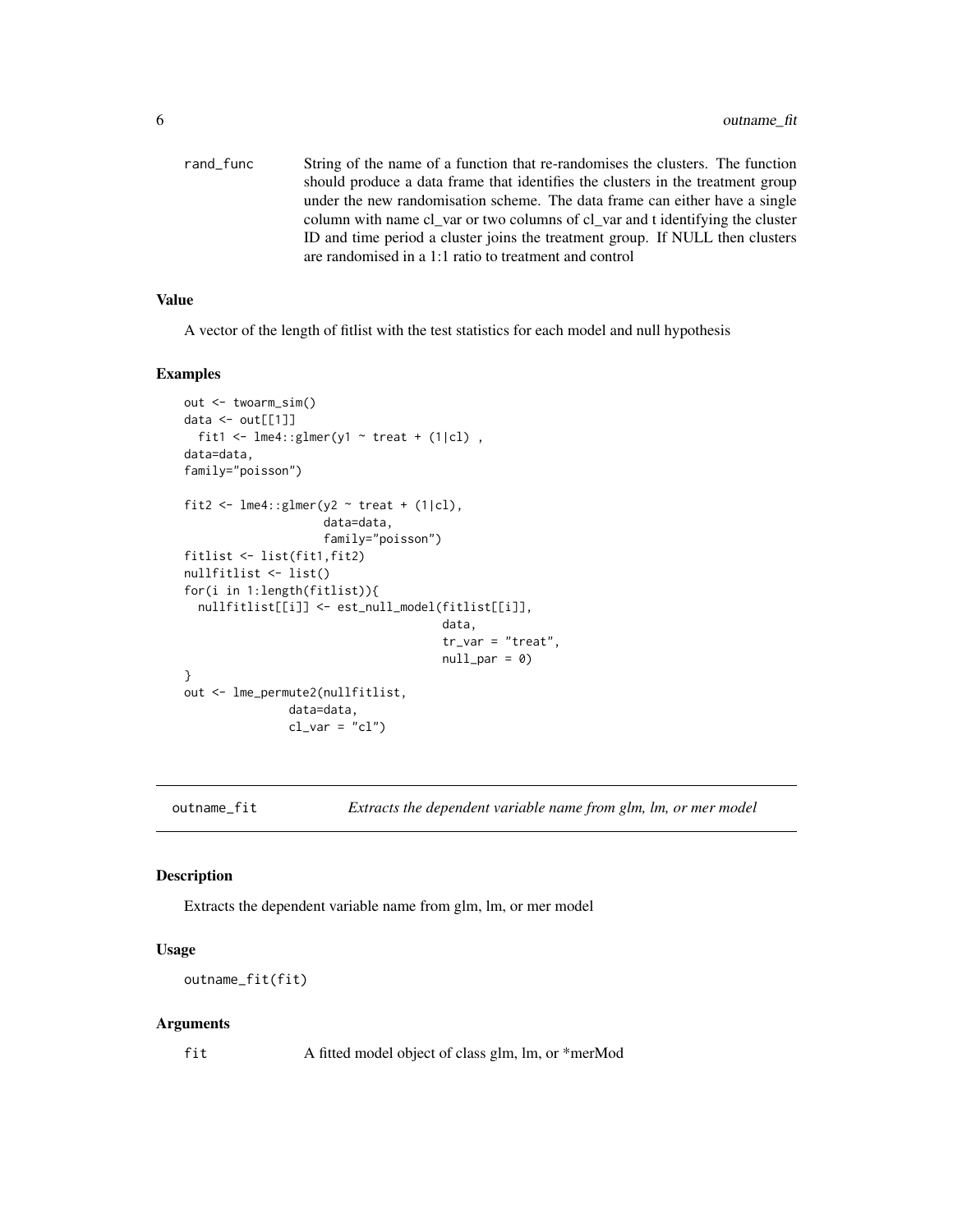#### <span id="page-6-0"></span>permute that the contract of the contract of the contract of the contract of the contract of the contract of the contract of the contract of the contract of the contract of the contract of the contract of the contract of t

# Value

A string with the name of the dependent variable from the model

#### Examples

```
out <- twoarm_sim()
data <- out[[1]]
fit1 <- lme4::glmer(y1 ~ ~ ~ treat ~ ~ (1|cl),
                     data=data,
                     family="poisson")
outname_fit(fit1)
```
# permute *Wrapper function to replicate permutations*

# Description

Calls lme\_permute2 to replicate the permutations

#### Usage

```
permute(
  fitlist,
  data,
  n_{\text{permute}} = 100,
  null_pars = rep(0, length(fitlist)),
  cl\_var = "cl",rand_func = NULL
\lambda
```

| fitlist   | A list of glm model objects fitted under the null hypotheses                                                                                                                                                                                                                                                                                                                                                                                                        |
|-----------|---------------------------------------------------------------------------------------------------------------------------------------------------------------------------------------------------------------------------------------------------------------------------------------------------------------------------------------------------------------------------------------------------------------------------------------------------------------------|
| data      | A data frame containing the data used to fit the models in fitlist                                                                                                                                                                                                                                                                                                                                                                                                  |
| n_permute | Number of permutations to conduct                                                                                                                                                                                                                                                                                                                                                                                                                                   |
| null_pars | A vector of the same length as fitlist specifying the value(s) of the treatment<br>effect parameter(s) under the null hypotheses                                                                                                                                                                                                                                                                                                                                    |
| $c$ l_var | String specifying the name of the column identifying the clusters/cluster-time                                                                                                                                                                                                                                                                                                                                                                                      |
| rand_func | The name of a function that re-randomises the clusters. The function should<br>produce a data frame that identifies the clusters in the treatment group under the<br>new randomisation scheme. The data frame can either have a single column with<br>name cl_var or two columns of cl_var and t identifying the cluster ID and time<br>period a cluster joins the treatment group. If NULL then clusters are randomised<br>in a 1:1 ratio to treatment and control |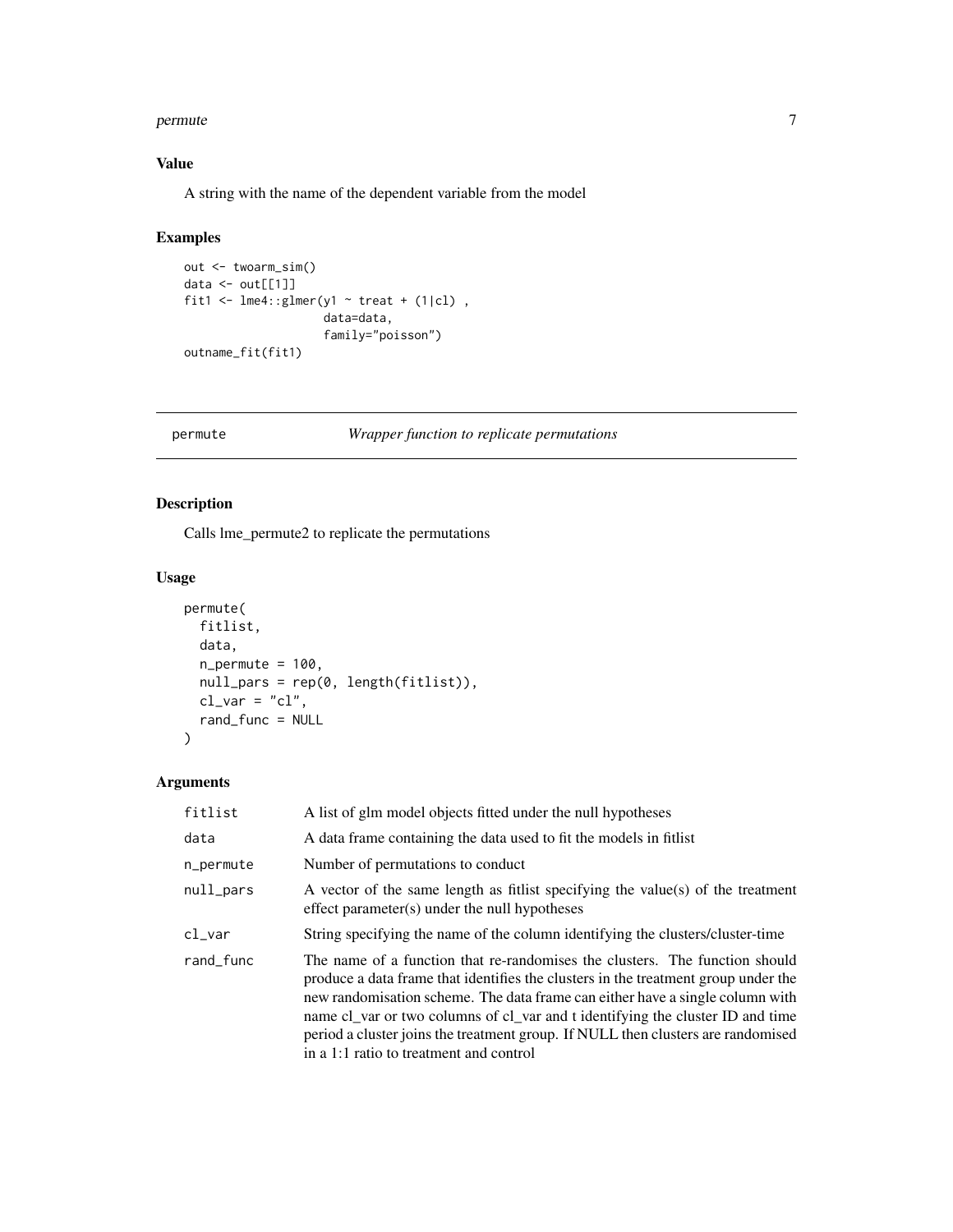#### <span id="page-7-0"></span>Value

An array of dimension length(fitlist)\*n\_permute containing the test statistics for each model and each iteration

# Examples

```
out <- twoarm_sim()
data \leftarrow out[[1]]
 fit1 <- lme4::glmer(y1 ~ ~ ~ treat + (1|cl),
data=data,
family="poisson")
fit2 <- lme4::glmer(y2 ~ ~treat + (1|cl),
                    data=data,
                     family="poisson")
fitlist <- list(fit1,fit2)
nullfitlist <- list()
for(i in 1:length(fitlist)){
  nullfitlist[[i]] <- est_null_model(fitlist[[i]],
                                      data,
                                      tr_var = "treat",
                                      null\_par = 0)}
out <- permute(nullfitlist,
               data=data,
               n_permute = 10,
               cl\_var = "cl")
```
perm\_dist *Extracts the test statistics*

# Description

Extracts the test statistics from the output of the permute function. Returns the largest value from a specified subset of rows, each row is the test statistic from a different null hypothesis.

#### Usage

perm\_dist(out, positions)

#### Arguments

| out       | Array output by the permute function       |
|-----------|--------------------------------------------|
| positions | Vector indicating which rows of out to use |

#### Value

Vector of numeric values of length ncol(out)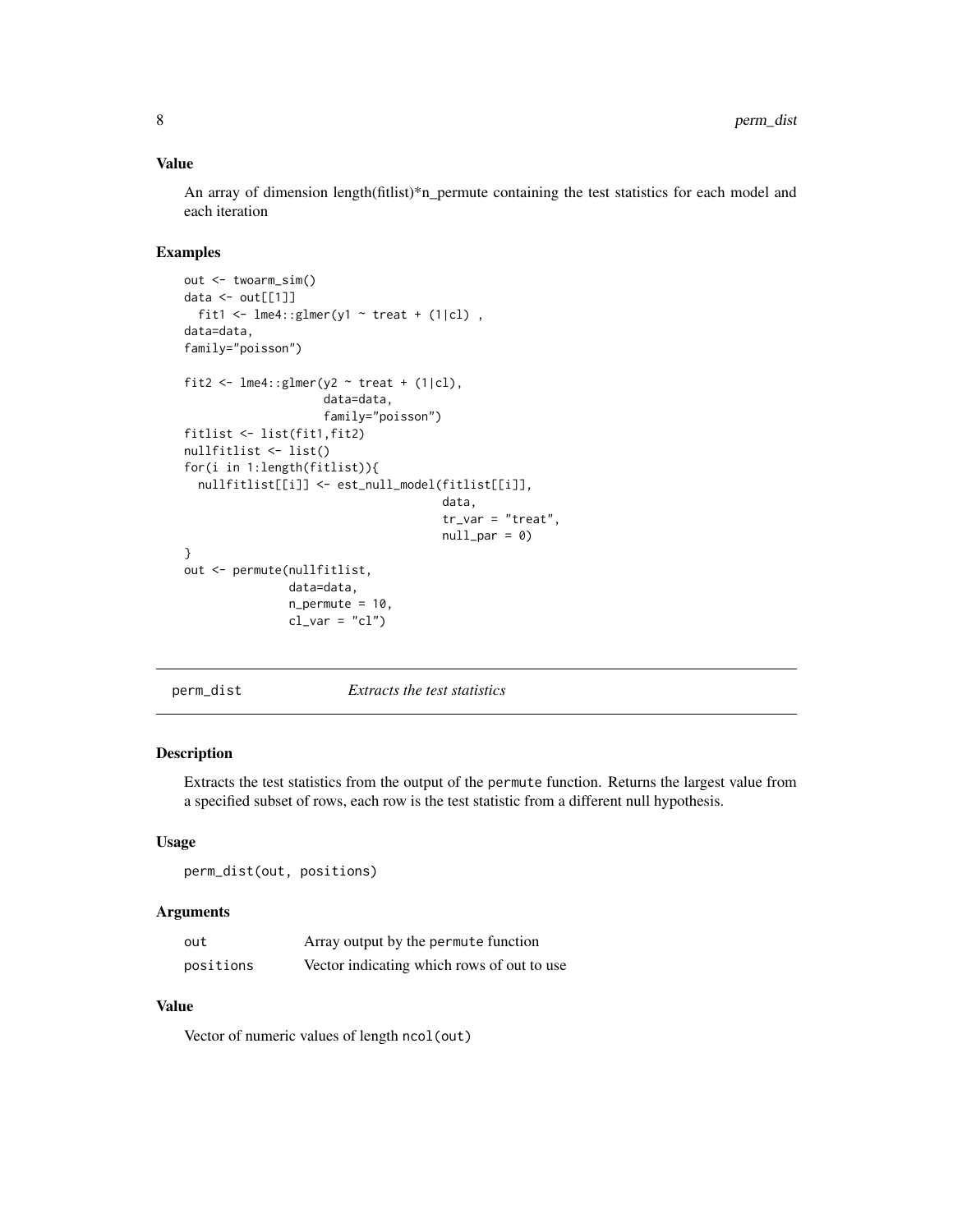<span id="page-8-0"></span>

Calculates a randomisation test statistic based on the sum of generalised, studentized residuals for a given model fit and null hypothesis of the value of the treatment effect parameter

#### Usage

```
qscore_stat(
  fit,
  data,
 null\_par = 0,
  tr_{var} = "treat",cl\_var = "cl",tr_assign = "treat"
)
```
### Arguments

| fit       | A glm or lm model fit                                                                                                                                                                         |
|-----------|-----------------------------------------------------------------------------------------------------------------------------------------------------------------------------------------------|
| data      | The data frame used to fit model fit                                                                                                                                                          |
| null_par  | Numeric the value of tr_var parameter under the null hypothesis                                                                                                                               |
| tr_var    | String indicating the name of the column in data that is a binary indicator for<br>whether the observation was under the treatment $(1 = t$ reatment, $0 = \text{control})$                   |
| cl_var    | String specifying the name of the column identifying the clusters/cluster-time                                                                                                                |
| tr_assign | String specifying the treatment assignment under a new permutation. If calcu-<br>lating the test statistics under the original treatment assignment then this should<br>be the same as tr_var |

# Value

The value of the test statistic

#### Examples

```
out <- twoarm_sim()
data \le out[[1]]
  fit1 \le glm(y1 \sim treat,
              data=data,
              family="poisson")
qscore_stat(fit=fit1,
            data=data)
```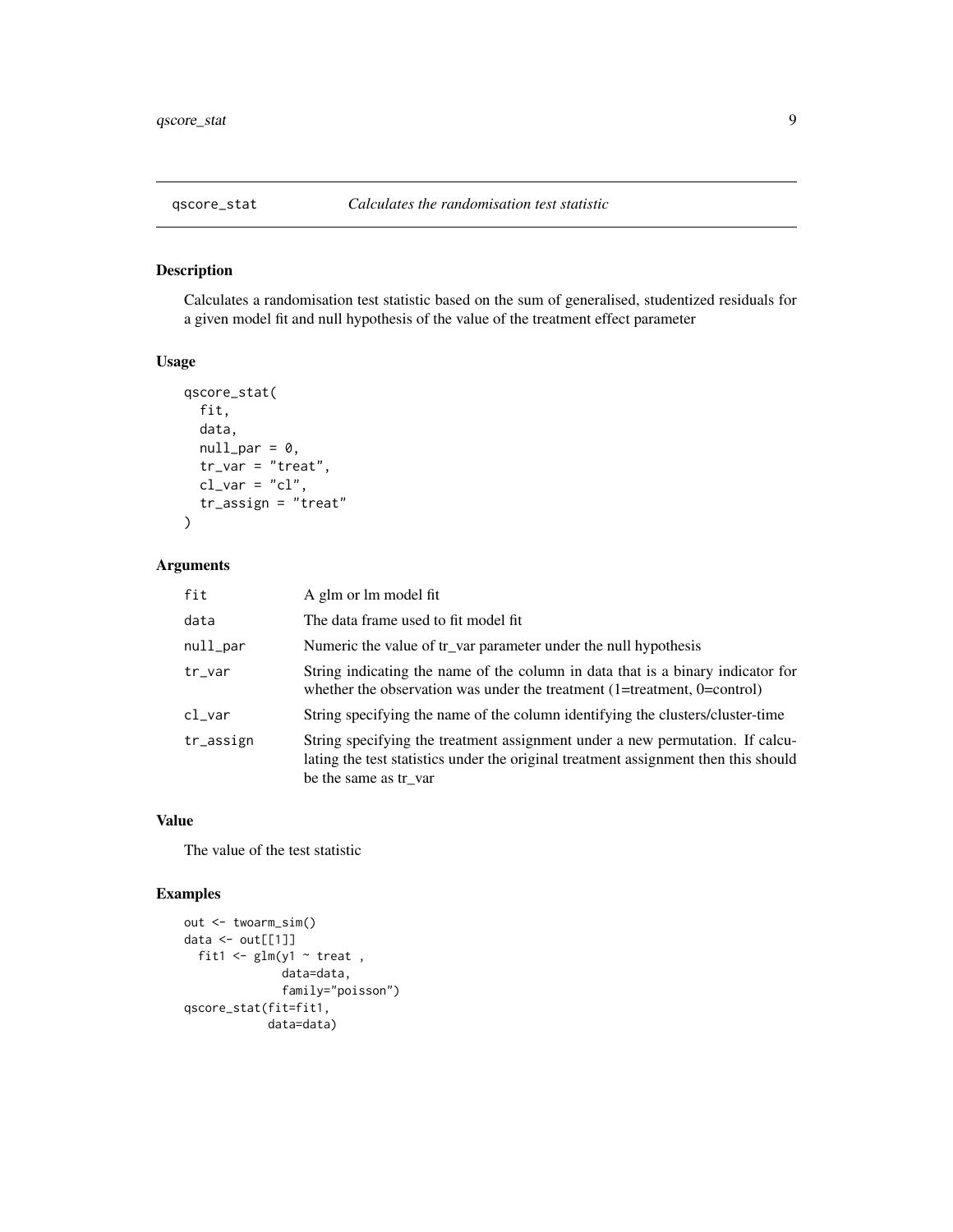For a set of models fit with lme4, the function will conduct the randomisation tests and generate p-values for the null hypotheses of no treatment effect that controls the family-wise error rate, and generates a 100(1-alpha)% confidence set for the treatment effect model parameters.

#### Usage

```
stepdown(
  fitlist,
  tr_{var} = "treat",cl\_var = "cl",data,
  alpha = 0.05,
 plots = TRUE,
 n_permute = 1000,
 nsteps = 1000,
  type = "rw",rand_func = NULL,
 confint = TRUE,
  verbose = TRUE
)
```

| fitlist   | A list of models fitted with lme4. All models should be fit using the same data<br>frame.                                                                                                                                                                                                                   |
|-----------|-------------------------------------------------------------------------------------------------------------------------------------------------------------------------------------------------------------------------------------------------------------------------------------------------------------|
| tr_var    | String indicating the name of the column in data that is a binary indicator for<br>whether the observation was under the treatment $(1 = t$ reatment, $0 = \text{control})$                                                                                                                                 |
| cl_var    | String specifying the name of the column identifying the clusters/cluster-time                                                                                                                                                                                                                              |
| data      | A data frame containing the data used to fit the models in fitlist                                                                                                                                                                                                                                          |
| alpha     | Numeric. $100(1-aIpha)\%$ confidence intervals are calculated. Default it 0.05                                                                                                                                                                                                                              |
| plots     | Logical indicating whether to plot permutational distributions and confidence<br>interval search during running of function. Default is TRUE                                                                                                                                                                |
| n_permute | Number of permutations of the randomisation test to run                                                                                                                                                                                                                                                     |
| nsteps    | Number of steps of the confidence interval search process                                                                                                                                                                                                                                                   |
| type      | Method of correction: options are " $rw$ " = Romano-Wolf randomisation test<br>based stepdown, "h" = Holm standard stepdown, "h" = Holm stepdown using<br>randomisation test, "b" = standard Bonferroni, "br" = Bonerroni using randomi-<br>sation test, or "none" = randomisation test with no correction. |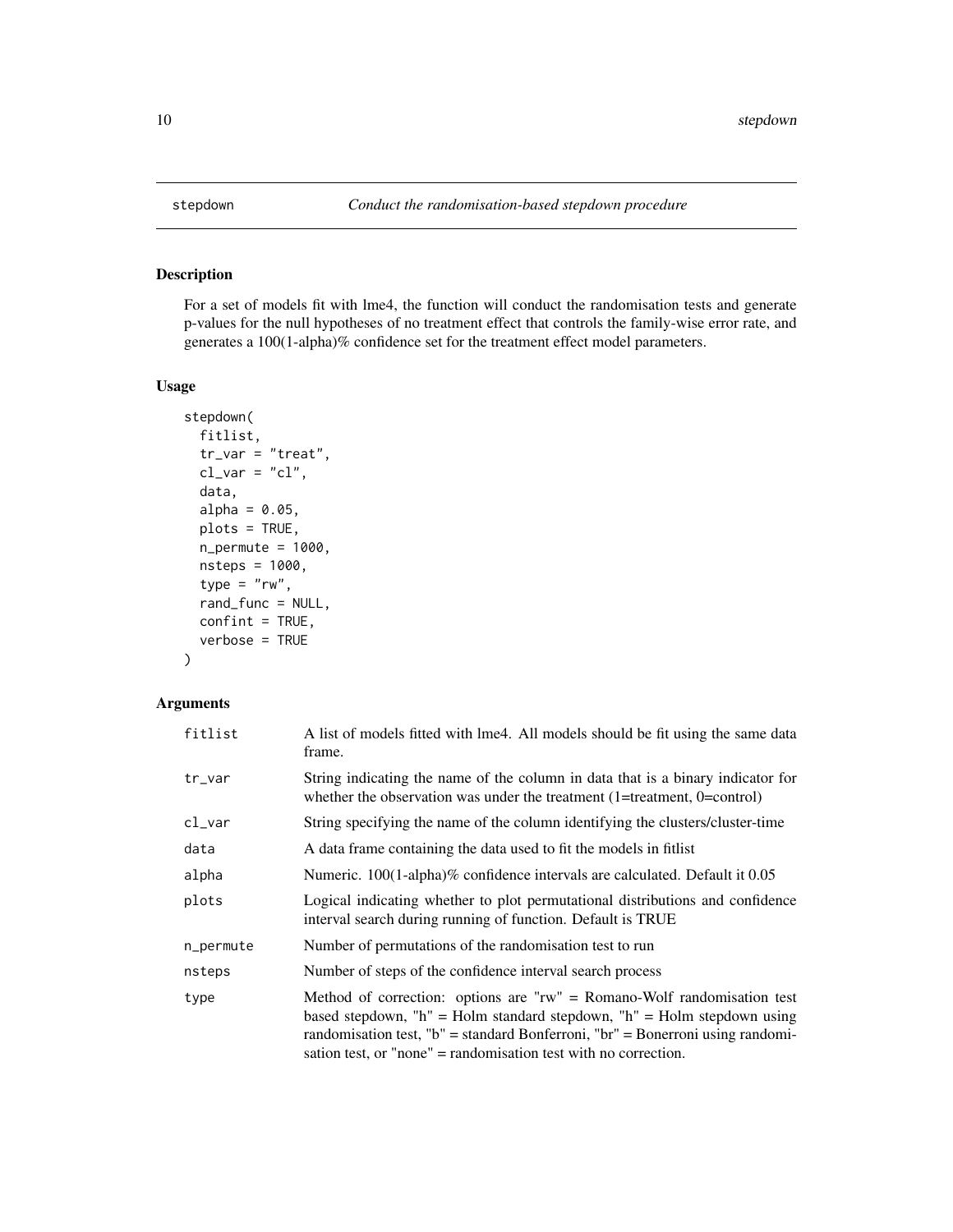# <span id="page-10-0"></span>twoarm\_sim 11

| rand_func | String of the name of a function that re-randomises the clusters. The function  |
|-----------|---------------------------------------------------------------------------------|
|           | should produce a data frame that identifies the clusters in the treatment group |
|           | under the new randomisation scheme. The data frame can either have a single     |
|           | column with name cl_var or two columns of cl_var and t identifying the cluster  |
|           | ID and time period a cluster joins the treatment group. If NULL then clusters   |
|           | are randomised in a 1:1 ratio to treatment and control                          |
| confint   | Logical indicating whether to run the confidence interval search process        |
| verbose   | Logical indicating whether to provide detailed output                           |

#### Value

A data frame with the point estimates, p-values, and confidence intervals

#### Examples

```
out <- twoarm_sim()
data \le out[[1]]
  fit1 <- lme4::glmer(y1 ~ ~ ~ treat + (1|cl),
data=data,
family="poisson")
fit2 <- lme4::glmer(y2 ~ rreat + (1|cl),data=data,
                     family="poisson")
 stepdown(fitlist=list(fit1,fit2),
          data=data,
          n_{\text{permute}} = 100,nsteps=100,
          plots=FALSE,
          verbose=TRUE)
```
twoarm\_sim *Simulates data from a two-arm parallel cluster randomised trial*

#### Description

Simple simulation of two Poisson distributed outcomes for a two-arm parallel cluster randomised trial with no baseline measures. A log-linear model is specified y~Poisson(lambda) with lambda =  $exp(mu + beta * D + theta)$  where D is the treatment effect indicator equal to one in clusters with the treatment and zero otherwise, and theta~N(0,sigma^2) is the cluster random effect. Used for testing error rates of the methods.

# Usage

```
twoarm_sim(
 nJ = c(7, 7),N = 20,
 mu = rep(1, 2),
```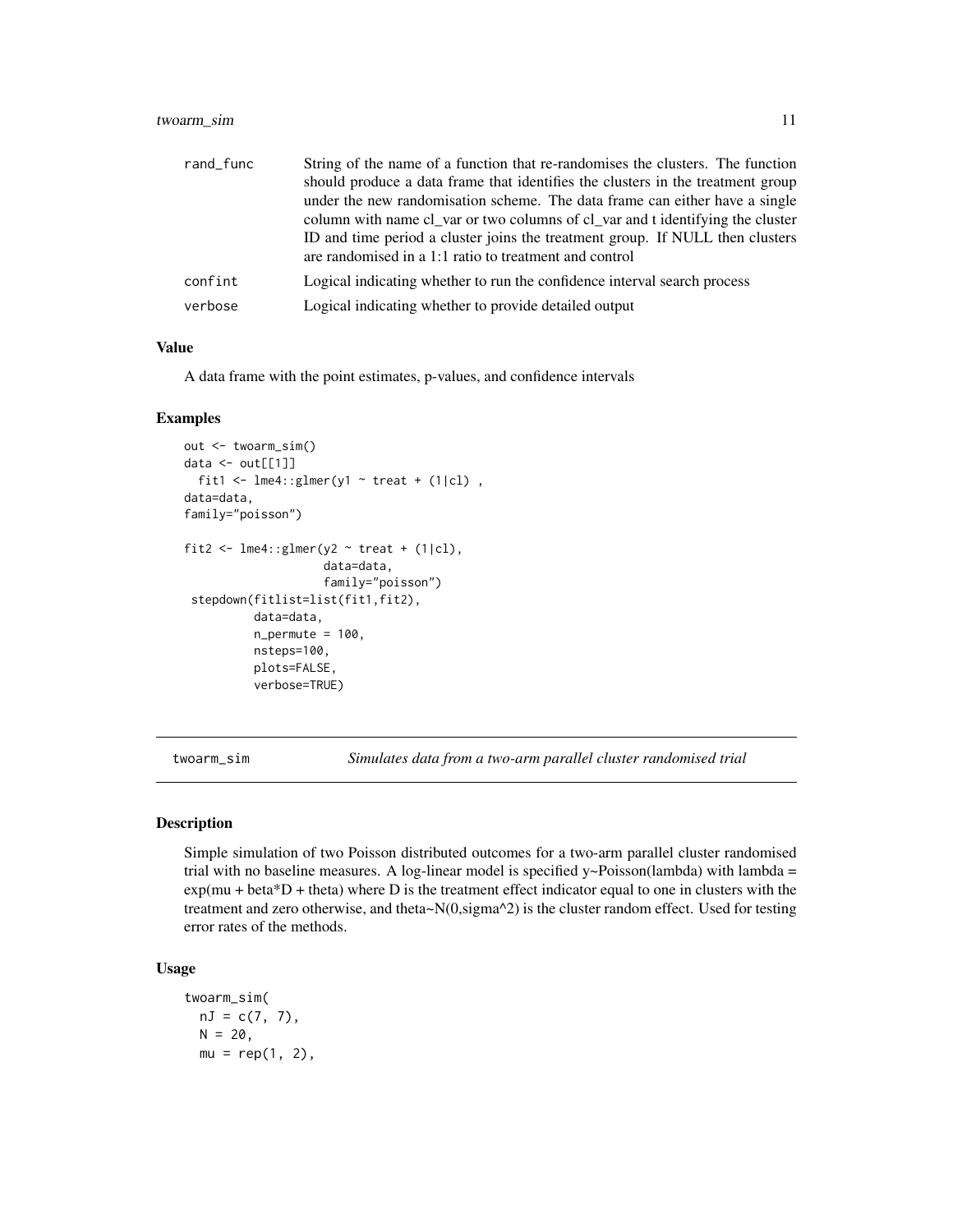```
beta = c(\emptyset, \emptyset),
  sig_cl = rep(0.05, 2)\mathcal{L}
```
# Arguments

| nJ     | Vector of two integers with the number of clusters in treatment and control arms             |
|--------|----------------------------------------------------------------------------------------------|
| N.     | Number of individuals per cluster                                                            |
| mu     | Vector of two numeric values with the intercept terms for the two models on the<br>log scale |
| beta   | Vector of two numeric values that are the treatment effect parameters in the two<br>models   |
| sig_cl | Vector of two values equal to the variance of the random effect in each model                |

# Value

A list consisting of: (1) data frame with the cluster IDs (cl), treatment effect indicators (treat), and two outcomes (y1, y2), and (2) the values of the treatment effect parameters used in the simulation.

# Examples

out <- twoarm\_sim() data <- out[[1]]